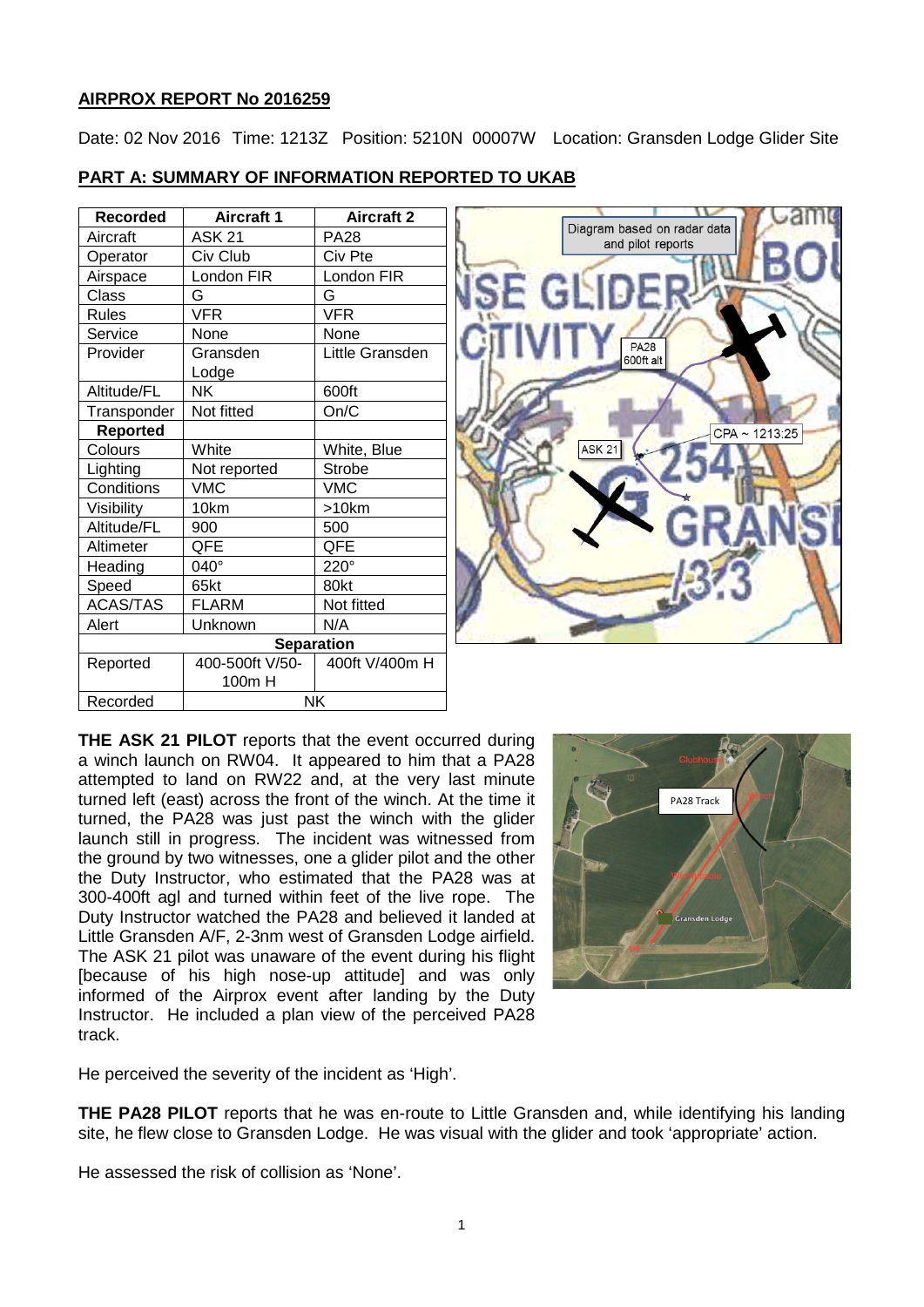**A WITNESS** reports that he was in the gliding clubhouse and saw the event. From his perspective the aircraft flew around the front of the winch (as the ASK 21 pilot's picture suggests) rather than behind. He believes the aircraft was probably lined up with the centerline of RW22 when he realised his error. He reported that the PA28 pilot turned left around the front of the winch as he made his goaround. Unfortunately he cannot report the position of the glider or cable at the time because the visual angle cutoff from the clubhouse roof and window frame limited his view vertically. However, the fact that the PA28 was framed centrally in the window when looking out also supports his perception that the PA28 went around the front of the winch at about 300-400 ft.

### **Factual Background**

The weather at Cambridge was recorded as follows:

METAR EGSC 021250Z 33009KT CAVOK 09/02 Q1024

#### **Analysis and Investigation**

#### **UKAB Secretariat**

The ASK 21 and Glider pilots shared an equal responsibility for collision avoidance and not to operate in such proximity to other aircraft as to create a collision hazard<sup>[1](#page-1-0)</sup>. An aircraft operated on or in the vicinity of an aerodrome shall conform with or avoid the pattern of traffic formed by other aircraft in operation<sup>[2](#page-1-1)</sup>.

### **Comments**

### **BGA**

Although this incident appears to be the result of misidentification rather than deliberate flight planning, it highlights the dangers present at gliding sites, especially when winch launching.

### **Summary**

An Airprox was reported when an ASK 21 and a PA28 flew into proximity at 1213 on Wednesday  $2^{nd}$ November 2016. Both pilots were operating under VFR in VMC, neither pilot in receipt of a Service.

### **PART B: SUMMARY OF THE BOARD'S DISCUSSIONS**

Information available consisted of reports from the pilots of both aircraft and radar recordings.

The Board began their discussions by looking at the hazards associated with flying in the proximity of winch launching gliders. They noted that the steep climb angle of the ASK21 would restrict the view of the glider pilot until he had released the cable and so it was not surprising that the glider pilot had not seen the PA28 which was descending head-on below the glider. Some members wondered whether the glider launch team's lookout had been sufficiently robust before launching the glider, but the glider representative commented that the PA28 would likely have been relatively low at the start of the launch and may have been obscured to the launch team. Notwithstanding, this incident highlighted the importance of conducting robust pre-launch lookout checks prior to taking up the winch-cable slack; aircraft unexpectedly entering the launch zone could have catastrophic consequences that had apparently only just been avoided in the circumstances described with aircraft (and cable) separation rapidly decreasing as the glider and PA28 flew towards each other.

The Board then turned to the actions of the PA28 pilot. They noted from his minimal report that he thought that he had simply flown close to the gliding site when it appeared from the glider site's

l

<span id="page-1-1"></span>

<span id="page-1-0"></span><sup>&</sup>lt;sup>1</sup> SERA.3205 Proximity.<br><sup>2</sup> SERA.3225 Operation on and in the Vicinity of an Aerodrome.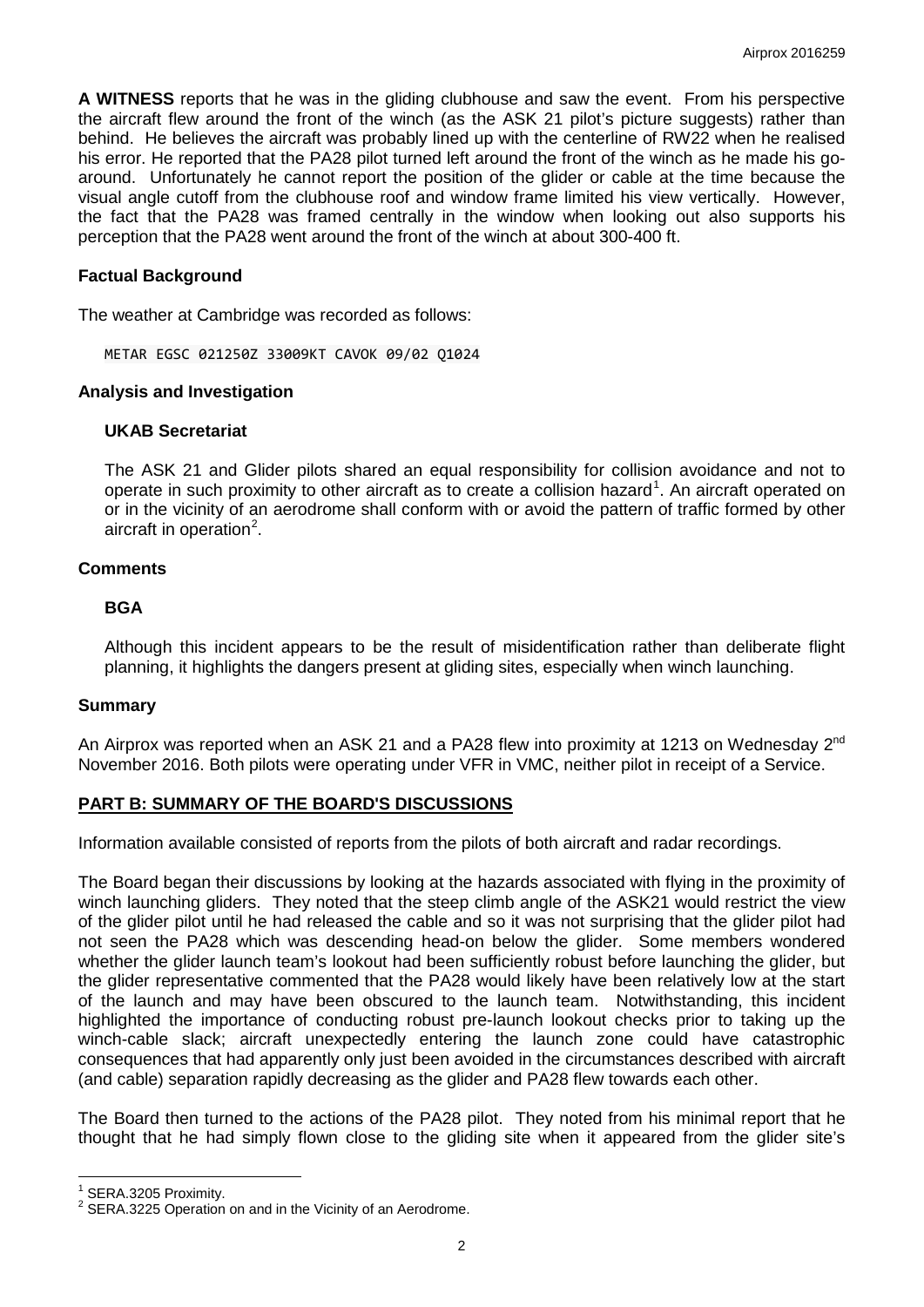perspective that he had made an approach to their airfield. The Board could not reconcile the PA28's altitude of 600ft (300-400ft agl) with what would be expected had he been en route to Little Gransden (about 2nm SW) and trying to identify his landing site. It seemed to the Board that he had either identified the wrong airfield and was making an approach to the Glider Site or was not sufficiently aware of Gransden Lodge and had unexpectedly come across it during his search for Little Gransden and subsequent positioning to land. Whichever, members unanimously agreed that by turning left across the launching ASK21's track he had probably passed perilously close to the winch cable and had been extremely lucky not to have made contact with it. It was not clear to the Board whether turning left had constituted 'appropriate' action, but without video or pictures of the incident, members were reluctant to make a judgement based on perceptions from ground observers.

The Board then considered the cause and risk of the incident and members quickly agreed that the PA28 pilot had flown overhead a promulgated and active glider site and into conflict with the winchlaunching ASK21. Turning to the risk, members discussed at length whether the PA28 pilot had likely crossed in front of the winch or not, the implications of the near collision with the cable, and the fact that the glider itself, although not physically that close to the PA28, was still attached to the cable and therefore also at risk. Some members opined that the risk was best described as safety not assured (Category B), but the majority view was that this incident had seen the PA28 fly very close to the launch cable and that there had therefore been a serious risk of collision; accordingly, the Board assessed the risk as Category A.

# **PART C: ASSESSMENT OF CAUSE, RISK AND SAFETY BARRIERS**

Cause: The PA28 pilot flew over an active and promulgated gliding site and into conflict with the winch launching ASK 21.

Degree of Risk: A.

The Board decided that the following key safety barriers were contributory in this Airprox:

**Flight Crew Pre-Flight Planning** was considered to be **partially effective** because although the PA28 pilot had presumably not intended to infringe the glider site he had either not recognised the different runway profiles and had made an approach to the wrong airfield, or had not planned his route sufficiently to safely avoid the glider site by a sufficient margin.

**Flight Crew Situational Awareness** was considered to be **ineffective** because there was no information available to either pilot on each other's aircraft, and the PA28 pilot did not appear to be sufficiently aware of Gransden Lodge glider site.

**Onboard Warning/ Collision Avoidance Equipment** was considered to be **ineffective** because although the ASK21 had FLARM fitted, this could not detect the PA28, and the PA28 did not have a system fitted.

**See and Avoid** was considered to be only **partially effective** because the ASK21 pilot did not see the PA28 and, although the PA28 pilot reported that he saw the ASK21, his avoiding turn would have likely taken him across the winch launching glider's cable.

Safety Barrier Assessment<sup>[3](#page-2-0)</sup>:

<span id="page-2-0"></span>l <sup>3</sup> Modern safety management processes employ the concept of safety barriers that prevent contributory factors or human errors from developing into accidents. Based on work by EASA, CAA, MAA and UKAB, the table depicts the barriers associated with preventing mid-air-collisions. The length of each bar represents the barrier's weighting or importance (out of a total of 100%) for the type of airspace in which the Airprox occurred (i.e. Controlled Airspace or Uncontrolled Airspace). The colour of each bar represents the Board's assessment of the effectiveness of the associated barrier in this incident (either Fully Effective, Partially Effective, Ineffective, or Unassessable/Inapplicable). The chart thus illustrates which barriers were effective and how important they were in contributing to collision avoidance in this incident. The UK Airprox Board scheme for assessing the Availability, Functionality and Effectiveness of safety barriers can be found on th[e UKAB Website.](http://www.airproxboard.org.uk/Learn-more/Airprox-Barrier-Assessment/)